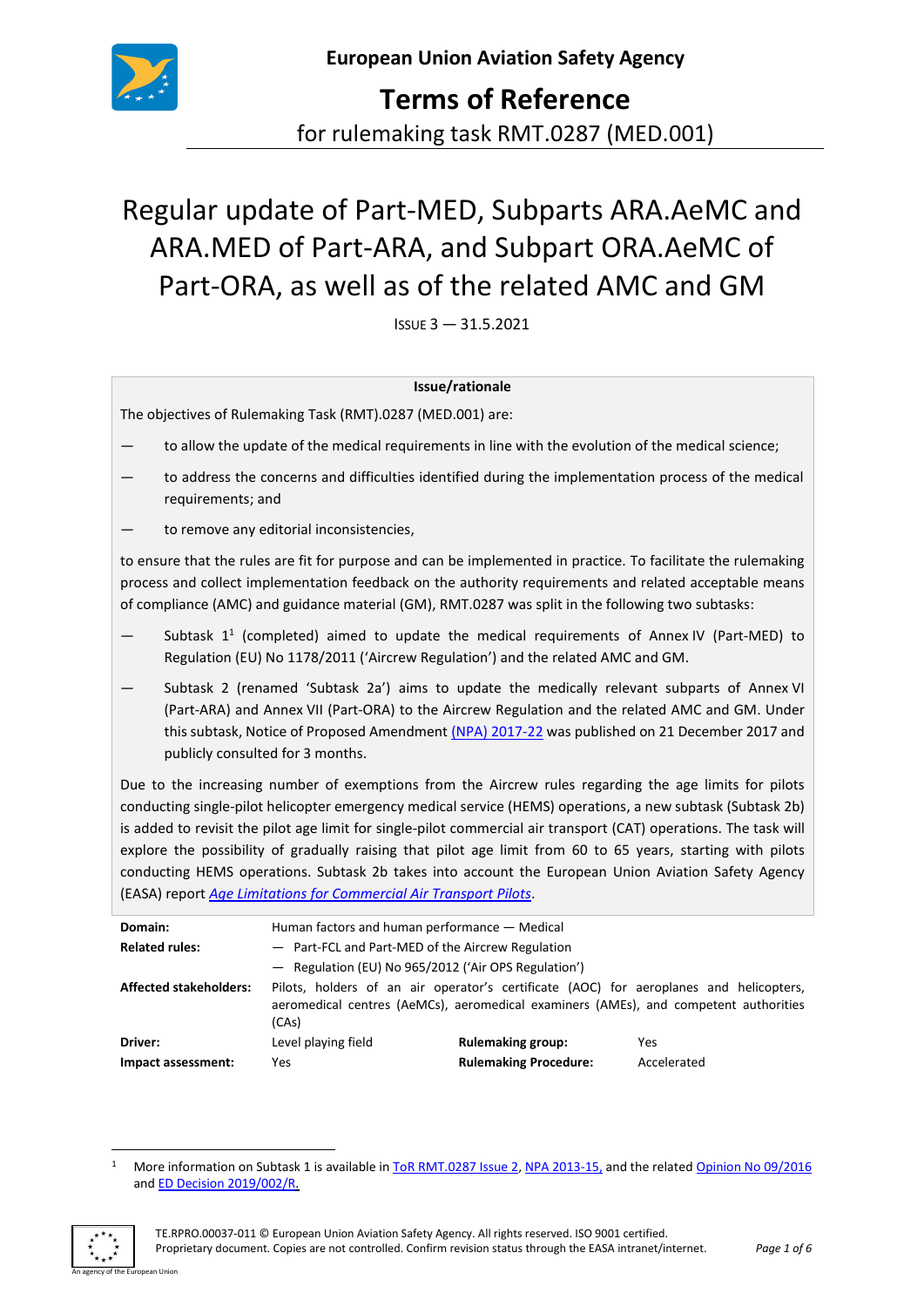# **1. Why we need to change the rules — issue/rationale**

Rulemaking task (RMT).0287 (MED.001) was initiated immediately after Regulation (EU) No  $1178/2011^2$  (the 'Aircrew Regulation') was adopted:

- to allow the update of the medical requirements in line with the evolution of the medical science;
- to address the concerns and difficulties identified during the implementation process of the medical requirements; and
- to remove any editorial inconsistencies.

Subtask 1 was completed with the update of Annex IV (Part-MED) to the Aircrew Regulation. The update included changesthat were triggered by the safety concerns following the Germanwings Flight 9525 accident. The related [Opinion](https://www.easa.europa.eu/document-library/opinions/opinion-142016) No 14/2016 was published on 9 December 2016. Following adoption of the related Regulation (EU) 2019/27<sup>3</sup>, amending the Aircrew Regulation, the European Union Aviation Safety Agency (EASA) published Executive Director (ED) Decision [2019/002/R](https://www.easa.europa.eu/document-library/agency-decisions/ed-decision-2019002r) that contains the related acceptable means of compliance (AMC) and guidance material (GM) on 28 January 2019.

Subtask 2 focuses on the update of Subparts ARA.AeMC and ARA.MED of Part-ARA, and Subpart ORA.AeMC of Part-ORA, as well as of the related AMC and GM, and was initiated in 2016. Its first deliverable, Notice of Proposed Amendment (NPA) [2017-22,](https://www.easa.europa.eu/document-library/notices-of-proposed-amendment/npa-2017-22) was published for consultation on 21 December 2017. Reprioritisation of the EASA rulemaking activities led to deprioritisation of this subtask: the publication of the related opinion was postponed to 2021 (see the [European Plan for](https://www.easa.europa.eu/document-library/general-publications/european-plan-aviation-safety-2019-2023)  [Aviation Safety \(EPAS\)](https://www.easa.europa.eu/document-library/general-publications/european-plan-aviation-safety-2019-2023) 2019-2023 and EPAS [2020-2024\)](https://www.easa.europa.eu/document-library/general-publications/european-plan-aviation-safety-2020-2024).

A new Subtask 2b on pilot age limit was added to the original Subtask 2, which was renamed 'Subtask 2a'. In the context of this new Subtask 2b and the COVID-19 pandemic, the timelines of the deliverables of Subtask 2a and 2b were reconsidered: an NPA in accordance with Article 16 'Accelerated procedure' of MB Decision No 18-2015<sup>4</sup> is planned under Subtask 2b for 2022/Q1 and a merged Opinion stemming from both Subtasks 2a and 2b is scheduled for 2023/Q1.

Subtask 2b addresses the issue that flight crew conducting in single-pilot commercial air transport (CAT) operations cannot exercise the privileges of their licence beyond the age of 60, as provided for in point FCL.065 (a) of the Aircrew Regulation. This requirement raises a social issue due to the

[\(https://eur-lex.europa.eu/legal-content/EN/TXT/?uri=CELEX%3A32011R1178&qid=1616419451079\)](https://eur-lex.europa.eu/legal-content/EN/TXT/?uri=CELEX%3A32011R1178&qid=1616419451079).

EASA is bound to follow a structured rulemaking process as required by Article 115(1) of Regulation (EU) 2018/1139. Such a process has been adopted by the EASA Management Board (MB) and is referred to as the 'Rulemaking Procedure'. See MB Decision No 18-2015 of 15 December 2015 replacing Decision 01/2012 concerning the procedure to be applied by EASA for the issuing of opinions, certification specifications and guidance material [\(http://www.easa.europa.eu/the](http://www.easa.europa.eu/the-agency/management-board/decisions/easa-mb-decision-18-2015-rulemaking-procedure)[agency/management-board/decisions/easa-mb-decision-18-2015-rulemaking-procedure\)](http://www.easa.europa.eu/the-agency/management-board/decisions/easa-mb-decision-18-2015-rulemaking-procedure).



<sup>&</sup>lt;sup>2</sup> Commission Regulation (EU) No 1178/2011 of 3 November 2011 laying down technical requirements and administrative procedures related to civil aviation aircrew pursuant to Regulation (EC) No 216/2008 of the European Parliament and of the Council (OJ L 311, 25.11.2011, p. 1)

<sup>&</sup>lt;sup>3</sup> Commission Implementing Regulation (EU) 2019/27 of 19 December 2018 amending Regulation (EU) No 1178/2011 laying down technical requirements and administrative procedures related to civil aviation aircrew pursuant to Regulation (EU) 2018/1139 of the European Parliament and of the Council (OJ L 8, 10.1.2019, p. 1) [\(https://eur](https://eur-lex.europa.eu/legal-content/EN/TXT/?uri=CELEX%3A32019R0027)[lex.europa.eu/legal-content/EN/TXT/?uri=CELEX%3A32019R0027\)](https://eur-lex.europa.eu/legal-content/EN/TXT/?uri=CELEX%3A32019R0027).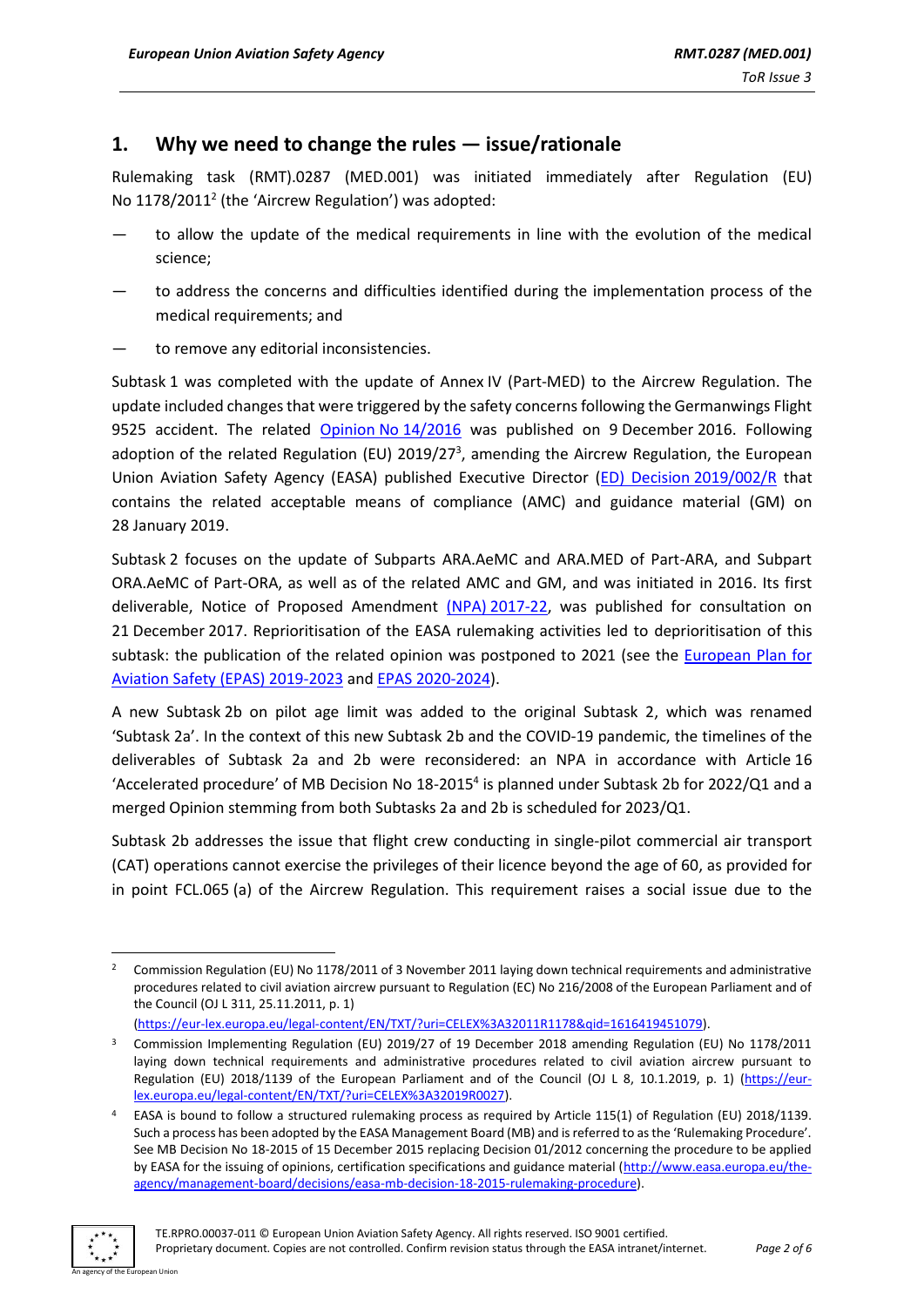increasing retirement age in the European Union (on average, 65 years in most Member States (MSs)) and due to the longer life expectancy.

In operational terms, point FCL.065(a) triggered several exemptions<sup>5</sup> in accordance with Article 71 of Regulation (EU) 2018/1139<sup>6</sup> ('Basic Regulation'), mainly on helicopter emergency medical services (HEMS) operations. Since 2012, EASA has given positive recommendations on exemptions from point FCL.065 (a) in the context of HEMS, which were granted by nine MSs. Those exemptions were extended several times and issued by Germany, Austria, Switzerland, Poland, Hungary, France, the Slovak Republic, Finland, and the Netherlands.

The number of exemptions granted and the increasing retirement age in the MSs led EASA to launch a research study (*[Age Limitations for Commercial Air Transport Pilots](https://www.easa.europa.eu/document-library/research-reports/easarepresea20171#:~:text=The%20current%20age%20limitations%20for,until%20the%20age%20of%2065.)*) in 2017 on the appropriateness of the existing pilot age limits for CAT pilots. The study results allowed for extending the age limit for CAT pilots conducting single-pilot operations from 60 to 65 years, subject to operational and medical mitigating measures. The results were presented to and welcomed by stakeholders during a dedicated workshop that took place on 18-19 March 2019.

#### **Alternative means of compliance relevant to the content of this RMT**

There are no alternative means of compliance (AltMoC) having an impact on the development of the content of this RMT.

## **ICAO and third-country references relevant to the content of this RMT**

Subtask 2b of this RMT should be addressed taking into consideration International Civil Aviation Organization (ICAO) Annex 1, point 2.1.10: '*A Contracting State, having issued pilot licences, shall not permit the holders thereof to act as pilot of an aircraft engaged in international commercial air transport operations if the licence holders have attained their 60th birthday or, in the case of operations with more than one pilot, their 65th birthday.'*

However, as HEMS operations, in most cases, are conducted at national level, their international dimension and, consequently, their impact on the aforementioned ICAO standard are minimal.

# **2. What we want to achieve — objective**

The overall objectives of the EASA system are defined in Article 1 of the Basic Regulation. This RMT will contribute to the achievement of the overall objectives by addressing the issues outlined in Chapter 1.

The specific objective of this RMT is to maintain the applicable medical, authority, and organisation requirements, as well as the related AMC and GM, in line with the evolution of the medical science

Regulation (EU) 2018/1139 of the European Parliament and of the Council of 4 July 2018 on common rules in the field of civil aviation and establishing a European Union Aviation Safety Agency, and amending Regulations (EC) No 2111/2005, (EC) No 1008/2008, (EU) No 996/2010, (EU) No 376/2014 and Directives 2014/30/EU and 2014/53/EU of the European Parliament and of the Council, and repealing Regulations (EC) No 552/2004 and (EC) No 216/2008 of the European Parliament and of the Council and Council Regulation (EEC) No 3922/91 (OJ L 212, 22.8.2018, p. 1) [\(https://eur](https://eur-lex.europa.eu/legal-content/EN/TXT/?qid=1536149403076&uri=CELEX:32018R1139)[lex.europa.eu/legal-content/EN/TXT/?qid=1536149403076&uri=CELEX:32018R1139\)](https://eur-lex.europa.eu/legal-content/EN/TXT/?qid=1536149403076&uri=CELEX:32018R1139).



<sup>&</sup>lt;sup>5</sup> Exemptions having an impact on the development of this RMT content and referring to Article 71(1): 'Limited in scope and duration exemptions from substantive requirements laid down in Regulation (EU) 2018/1139 and its implementing rules in the event of urgent unforeseeable affecting persons or urgent operational needs of those persons'.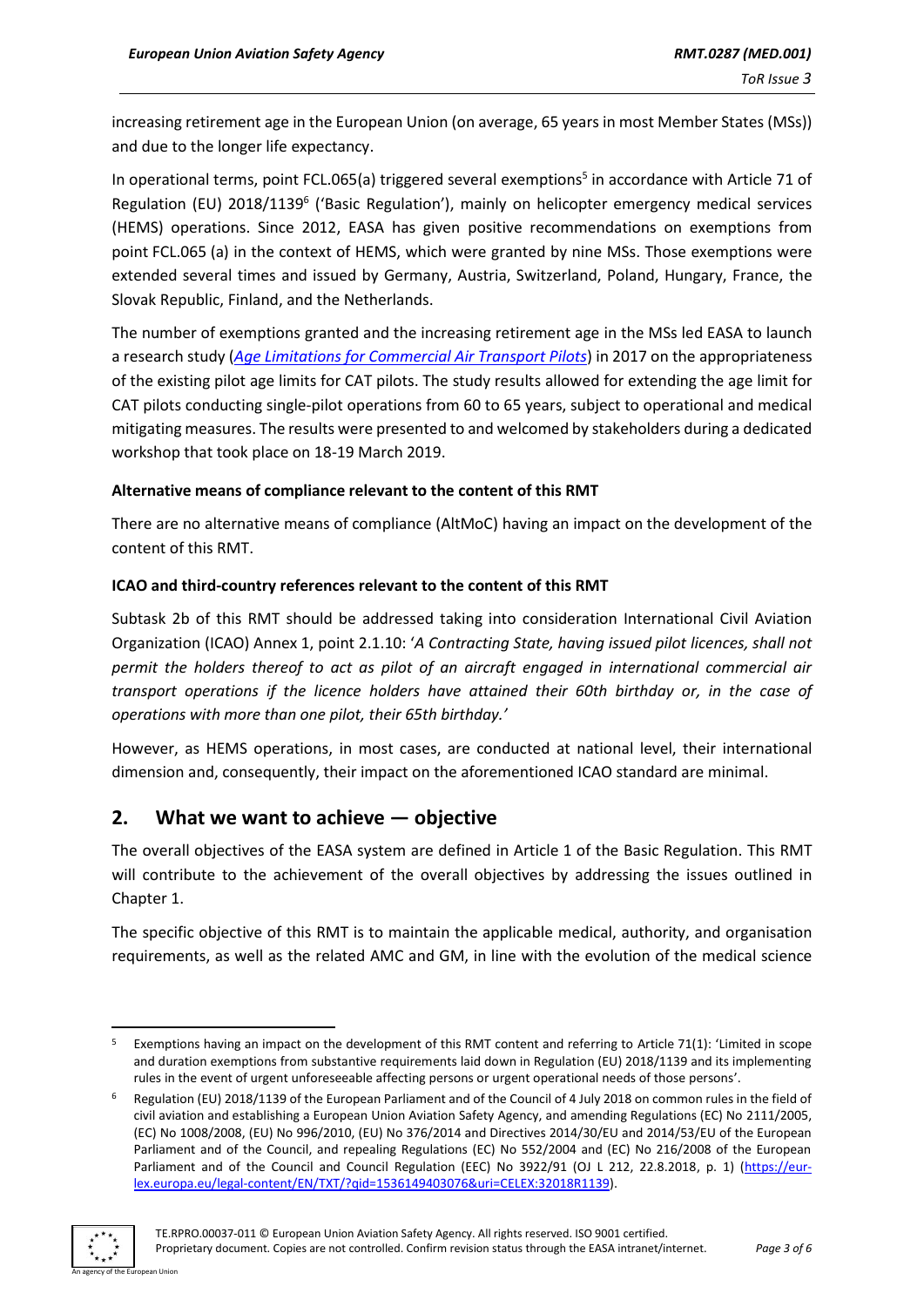and the implementation feedback that is received during the Medical Experts' Group (MEG) meetings and the standardisation inspections.

By adding the new Subtask 2b, the specific objectives of this RMT were complemented with the following one: facilitate and ensure the safe continuation of all essential HEMS operations, while considering social aspects, such as the increasing retirement age, longer life expectancy, and higher health care standards in the European Union.

Subtask 2a is also expected to limitthe increasing number of exemptions from point FCL.065 (a), which are granted by several MSs, by revisiting the pilot age limit for single-pilot CAT operations.

## **3. How we want to achieve it**

Subtask 1 of this RMT was completed in January 2019. The final deliverables were:

- Opinion No [14/2016,](https://www.easa.europa.eu/document-library/opinions/opinion-142016) which was published on 9 December 2016 and adopted through Commission Implementing Regulation (EU) 2019/27 on 19 December 2018; and
- [ED Decision 2019/002/R](https://www.easa.europa.eu/document-library/agency-decisions/ed-decision-2019002r) with the related AMC and GM, which was issued on 28 January 2019.

Under Subtask 2a, the proposed changes to the authority and organisation requirements and the related AMC and GM were published in NPA [2017-22](https://www.easa.europa.eu/document-library/notices-of-proposed-amendment/npa-2017-22) on 21 December 2017 for stakeholder consultation. More than 400 comments were received during the consultation and will be reviewed and reflected, if applicable, in the related Opinion.

Under Subtask 2b, EASA will explore the possibility of gradually raising the pilot age limit for pilots conducting single pilot HEMS operations by amending point FCL.065 (a) and introducing sufficient mitigating measures to avoid a potential adverse impact on safety. A full impact assessment (IA) was carried out during the best intervention strategy (BIS) process. The BIS was consulted with the EASA Advisory Bodies (ABs) in 2020. The results of that consultation were considered in the development of this Terms of Reference (ToR) document. However, during the BIS consultation, some issues were raised, which will be addressed in the IA of the related NPA ('Accelerated procedure') containing the proposed draft rules.

## **4. What are the deliverables**

The final deliverables of Subtask 1 are the following:

- Opinion No [14/2016,](https://www.easa.europa.eu/document-library/opinions/opinion-142016) which was published on 9 December 2016 and adopted through Commission Implementing Regulation (EU) 2019/27 on 19 December 2018; and
- [ED Decision 2019/002/R](https://www.easa.europa.eu/document-library/agency-decisions/ed-decision-2019002r) with the related AMC and GM, which was issued on 28 January 2019.

The deliverables of Subtasks 2a and 2b are the following:

- For Subtask 2a, NPA [2017-22](https://www.easa.europa.eu/document-library/notices-of-proposed-amendment/npa-2017-22) with draft implementing rules, AMC, and GM was published on 21 December 2017 and publicly consulted for 3 months.
- For Subtask 2b, an NPA ('Accelerated procedure') with draft implementing rules, AMC, and GM. An extensive IA as well as the justification and the description of this subtask were consulted and published via the BIS process. However, during the BIS consultation, some issues were raised that will be further clarified in the IA of the NPA.

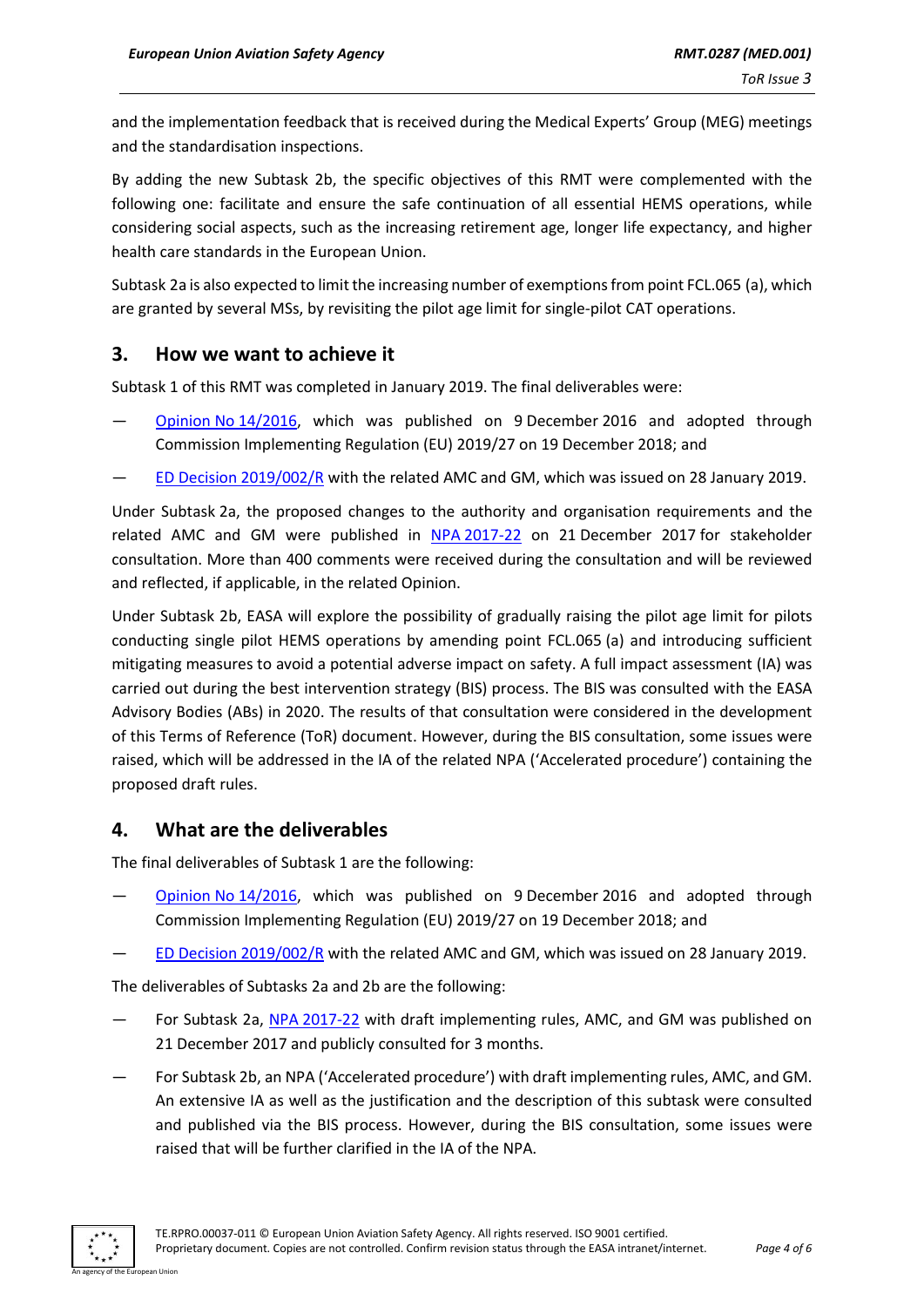- Opinion with draft implementing acts. The outcome of the NPA consultations for Subtasks 2a and 2b will be considered in a single opinion.
- EASA ED Decision. The outcome of the NPA consultations for Subtask 2a and 2b will be considered in a single decision that will contain the related AMC and GM.

## **5. How we consult**

For Subtask 2a, NPA [2017-22](https://www.easa.europa.eu/document-library/notices-of-proposed-amendment/npa-2017-22) was published on 21 December 2017 and publicly consulted for 3 months.

For Subtask 2b, the development of the NPA will be based on an earlier preliminary consultation of various policy options with MSs and affected stakeholders. The subject of the NPA affects a very limited group of stakeholders, namely HEMS pilots and operators, and the IA developed during the BIS process demonstrated that the impact is expected to be very low. For those reasons, EASA will consult the NPA in accordance with Article 16 'Accelerated procedure' of EASA MB Decision [18-2015,](https://www.easa.europa.eu/the-agency/management-board/decisions/easa-mb-decision-18-2015-rulemaking-procedure) via a focused consultation. This focused consultation will take the form of one or more technical meetings with affected stakeholders from MSs and ABs.

# **6. Interface issues**

Among the mitigating measures to reduce the cardiovascular risk factors, Rulemaking Group (RMG) RMT.0287 for Subtask 2b will discuss the prevention of fatigue. This may have an impact on the deliverables of RMT.0494<sup>7</sup> 'FTL rules for helicopter operations'.

# **7. Profile and contribution of the rulemaking group**

The composition of the initial RMG RMT.0287 was amended twice[: Group Composition](https://www.easa.europa.eu/sites/default/files/dfu/GC%20RMT%200287%20Issue%203.pdf) (GC) Issue 3 of [RMG RMT.0287](https://www.easa.europa.eu/sites/default/files/dfu/GC%20RMT%200287%20Issue%203.pdf) was published on 13 April 2016. In that composition, RMG RMT.0287 developed and published NPA [2017-22.](https://www.easa.europa.eu/document-library/notices-of-proposed-amendment/npa-2017-22)

EASA will develop the NPA 'Accelerated procedure' for Subtask 2b with the support of RMG RMT.0287 (GC Issue 4).

Due to the specificities of this subtask, special competences and expertise are required: specific knowledge of the rotary wing environment and in particular of the HEMS environment as well as of the EU regulatory framework in terms of licensing, aviation medicine, and aircraft operations.

The required profile of the RMG RMT.0287 members should include:

- expertise in the specificities of HEMS operations and in aviation medicine, as well as specific knowledge of rulemaking; and
- expertise from the MSs' stakeholders that represent HEMS operators, flight crew, aeromedical experts and MSs' representatives, as well as from EASA experts.

The role, responsibilities, and duties of the RMG RMT.0287 members for this subtask should be:

to develop the NPA using an 'Accelerated procedure';

<sup>7</sup> <https://www.easa.europa.eu/document-library/general-publications/european-plan-aviation-safety-2021-2025>



TE.RPRO.00037-011 © European Union Aviation Safety Agency. All rights reserved. ISO 9001 certified. Proprietary document. Copies are not controlled. Confirm revision status through the EASA intranet/internet. *Page 5 of 6*